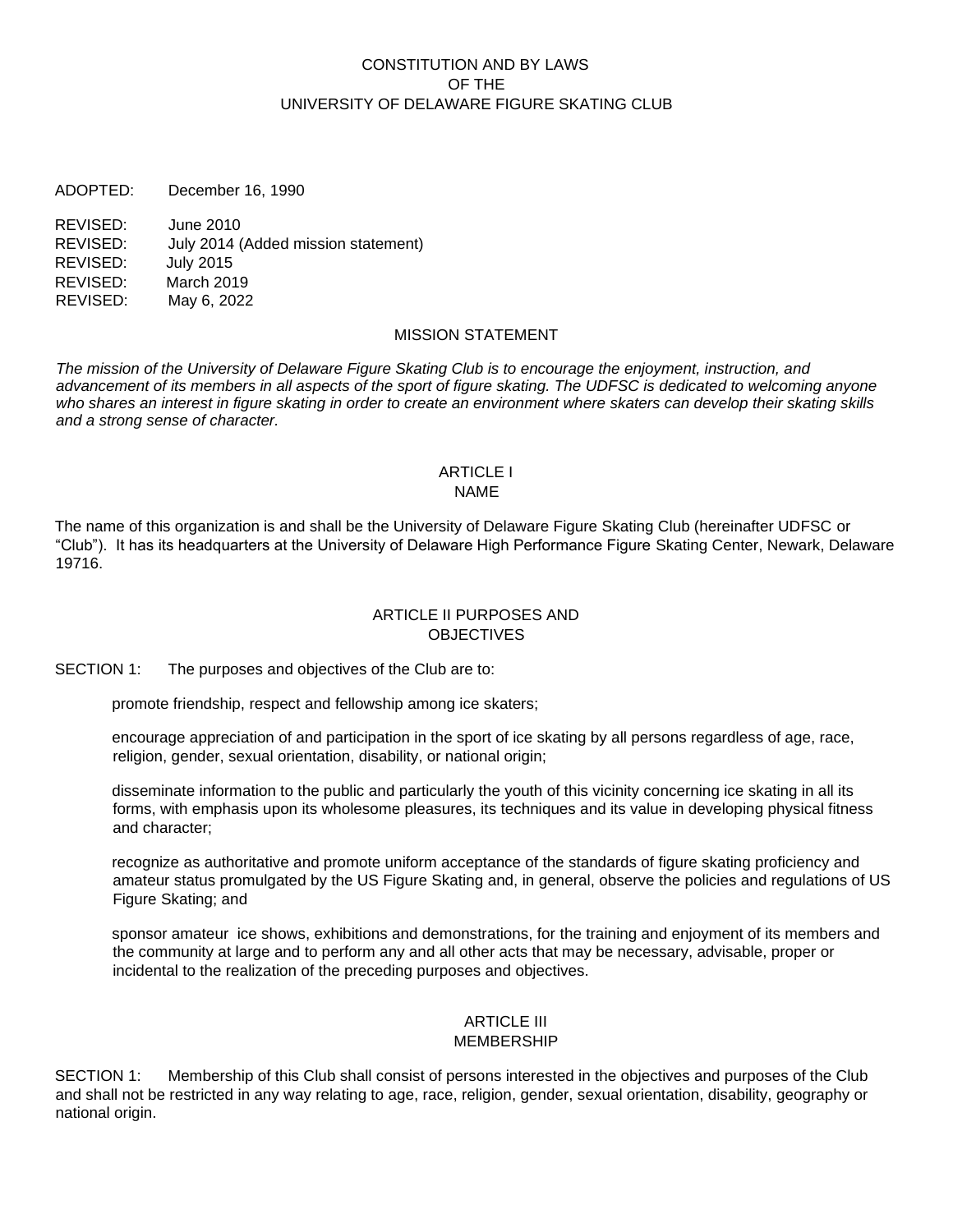SECTION 2: The classes into which the membership shall be divided, the methods of election, the privileges, voting rights and the amounts of initiation fees, dues and assessments of the members of the several classes and the procedures for discipline and expulsion of members shall be fixed by the Board of Directors.

Membership shall be for the period designated on the application.

Any home club member of UDFSC in good standing who is at least age 18 may be eligible to serve on the Board of Directors through a nomination and election process.

The Board of Directors by a 2/3 vote may create and bestow special honorary memberships upon any persons deemed worthy of such recognition. Honorary membership does not negate rights as home club or associate members as defined by the UDFSC by-laws. Honorary membership will be decided upon by the Board of Directors on a case-by-case basis.

SECTION 3: Applications for membership including payment of dues, accepted and dated UDFSC / University of Delaware waiver of liability forms, accepted USFS SafeSport Statement, and accepted Emergency Release forms must be submitted via online registration through EntryEeze at udfsc.com.

Membership becomes effective upon registration and approval of the Board of Directors.

The Club Membership year shall coincide with the US Figure Skating Membership period.

SECTION 4: Any person who has not paid all required dues and fees shall not be eligible for membership.

SECTION 5: Any member not in arrears for dues or other indebtedness may terminate membership by submitting a letter of resignation of his/her membership to the Chair of the Membership committee or by requesting a home club transfer through USFS. Termination of membership by death, resignation or otherwise shall terminate all rights and privileges of membership in the Club.

SECTION 6: All persons who represent the UDFSC in competition must be members in good standing prior to the start of the competitive season. The Board of Directors may will provide members in good standing with a certificate certifying their standing to compete in US Figure Skating sanctioned events and test sessions.

SECTION 7: An Associate Membership category is available for skaters who train at the University of Delaware but represent another club (i.e., do not designate the UDFSC as the skater's Home Club). The Associate membership fee will be at a reduced rate as set by the Board of Directors.

#### ARTICLE IV **DUES**

SECTION 1: Members shall pay annual dues to UDFSC during the registration process in the amount established by the Board of Directors. Annual club dues shall be appropriated for the purposes of paying the US Figure Skating membership dues, of defraying the office expenses of the Club, of defraying the cost of purchase and rental of equipment necessary for the Club skating sessions, and of defraying the costs of the several Standing Committees in the fulfillment of their duties.

The dues include membership in US Figure Skating and a subscription to Skating, the official magazine of US Figure Skating. However, where a family has more than one member, only one subscription shall be provided to that family.

SECTION 2: No member in arrears for dues or other indebtedness shall be eligible to hold office or entitled to vote or to enter any Club tests or US Figure Skating sanctioned competitions or receive Club gifts. Any member in arrears or other indebtedness shall be notified by the Treasurer.

# ARTICLE V

# DISCIPLINE

Any member or members having a complaint against another member for the infraction of any law or rule affecting the welfare of the Club must report the same, in writing, to the Board of Directors. Such complaint shall set forth all allegations, all facts and circumstances as known to the complainant and the names of the witnesses, if applicable. The Board, at the next regularly scheduled meeting, or at a specially convened meeting, if called, shall investigate the matter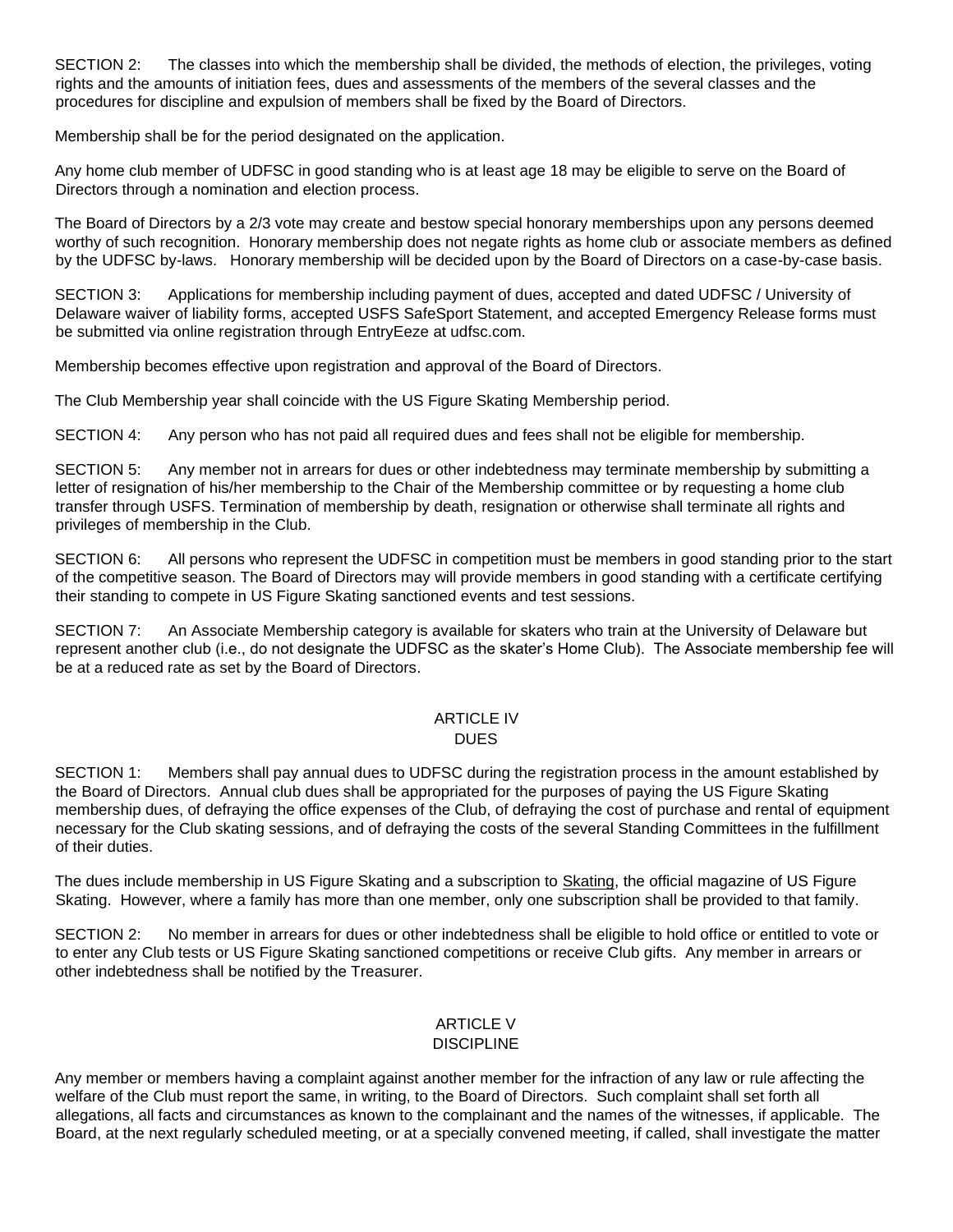and determine whether further action should be taken. The Board is under no obligation to proceed with a complaint for which it determines has insufficient merit.

If the Board, by majority vote, decides that the complaint has sufficient merit to warrant further action, then a meeting date shall be designated to formally hear the complaint. The complainant or complainants, and the member accused shall receive at least ten days notice of such meeting and may be heard with their witnesses. The statements and evidence shall be reduced to writing and filed with the Secretary, who shall mail copies thereof to the complainant or complainants and to the accused member. The Board, by majority vote, shall make such findings and provide for such action as, in their discretion, they see fit. An appeal of the decision of the Board may be taken to the Club membership within ten days thereafter by serving upon the Secretary a written notice of such appeal. Upon receipt of such appeal, the Board shall call a special meeting of the membership. A majority of the members either voting in person or through proxy at a special Membership Meeting shall be necessary to reverse the decision of the Board.

On its own motion, the Board of Directors shall also have the power to suspend or expel any member for violations of the Bylaws, rules or regulations, or for conduct which they shall deem improper. No member shall be expelled or suspended without a hearing or without right of appeal.

## ARTICLE VI **OFFICERS**

The Officers of the Club shall include a President, First Vice President, Second Vice President*,* Recording Secretary and Treasurer.

## ARTICLE VII DUTIES OF OFFICERS

SECTION 1: The duties of the Officers shall be such as their titles by general usage indicate, such as are required by these Bylaws and such as may be assigned to them from time to time by the Board of Directors.

SECTION 2: It shall be the duty of the President to:

- Work with the Board and membership to take charge of the Club;
- preside at all meetings of the Club and Board of Directors;
- collaborate with the Board and membership to supervise and manage the Club;
- provide notification of suspension of any member for violating the Bylaws of the Club;
- call special meetings of the Club and Board of Directors;
- sign all agreements and contracts made by the Club upon the approval of the Board of Directors; and
- serve as an ex officio member of all standing committees.
- SECTION 3: It shall be the duty of the First Vice President to:
	- assume the duties of the President in the event of his/her absence or inability to act and shall perform such other duties as the Board of Directors may assign.
- SECTION 4: It shall be the duty of the Second Vice President to:
	- assume the duties of the President in the event of his/her absence or inability to act and in the absence of the First Vice President and shall perform such other duties as the Board of Directors may assign;
- SECTION 5: It shall be the duty of the Recording Secretary to:
	- keep the minutes of the meetings of the Club and the Board of Directors and to create and/or review all reports and documents connected with the business of the Club;
	- create and/or review all correspondence of the Club, prepare and issue notices of all meetings of the Club and Board;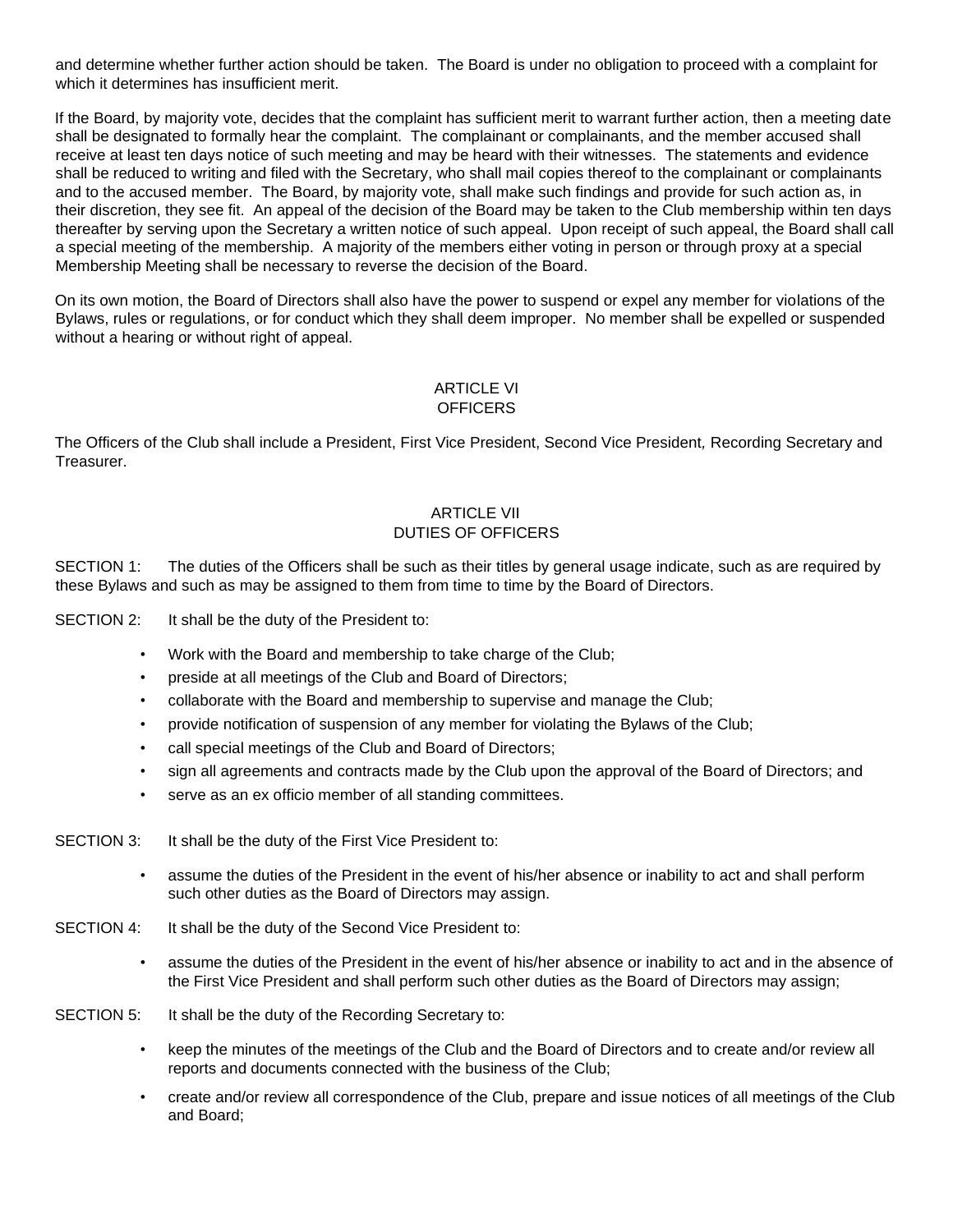• perform such other duties as may be assigned by the Board of Directors along with the President, sign all written contracts and obligations of the Club.

SECTION 6: It shall be the duty of the Treasurer to:

- maintain the account records of the Club;
- have access to the accounts and accounting records at all times;
- prepare period-ending statements;
- disburse the funds of the Club;
- perform all usual duties of such office as well as special duties which the Board of Directors may assign; and
- provide financial reports as required by the Board of Directors or US Figure Skating.

## ARTICLE VIII BOARD OF DIRECTORS

SECTION 1: There shall be a Board of Directors composed of 13 Home Club members from the principal skating headquarters and 2 Home Club members from each affiliate. Four members in years 1 and 2 and five members in year 3 from the principal skating headquarters shall be elected at the regular meeting of the membership and shall serve for a

period of three years. Any Home Club member in good standing who is over 18 years of age may be eligible to serve on the Board of Directors. In the event that the Annual Meeting is postponed for any reason, the term of Directors about to expire shall extend to the actual date of the Annual Meeting.

SECTION 2: The candidates for the Board shall be nominated by a three-person Nominating Committee selected by the Board from the Home Club membership. The Nominating Committee shall nominate at least the number of persons needed to fill the positions open on the Board of Directors. Names may be submitted by petition to the Nominating Committee prior to the establishment of the ballot. The deadline for nominations will be designated by the nominating committee. Establishment of the ballot will be completed and approved at the Board of Directors meeting held one month prior to the annual election. The petition must verify that the nominee is over 18 years of age and a Home Club member in good standing. A resume must accompany the petition. The Nominating Committee shall not unreasonably withhold the nomination of any individual.

SECTION 3: Nominations may not be made from the floor of the Annual Membership Meeting. Petitions must be submitted to the Nominating Committee in advance to assure proper notice to the membership.

SECTION 4: Directors shall be elected by secret ballot by plurality of those voting or represented by proxy at least 24 hours prior to the Annual Meeting.

SECTION 5: The President, First Vice President, Second Vice President, Recording Secretary and Treasurer shall be elected by the Board by ballot at their first regular meeting to a term of one year. Officers are to be chosen from the Board of Directors.

Directors may run for re-election at the completion of their terms.

SECTION 6: If a Directorship becomes vacant, the Board shall appoint a Home Club member as a Director for the balance of the term.

SECTION 7: If a Board member misses three consecutive regular meetings without good cause, he/she may be removed by a majority vote of the remaining members of the Board.

SECTION 8: The membership may remove a member from the Board of Directors by majority vote at any meeting called for such purpose provided that such Board member has been given notice of such meeting and a copy of the charges against him/her at least ten days in advance of such meeting. Such Board member shall be given the opportunity at this meeting to defend himself/herself if he/she so wishes. A vote by ballot shall be taken and the vote of the majority of Board members attending such meeting shall be required for the purposes of removal.

The procedure for conducting such a meeting shall be set by the Board.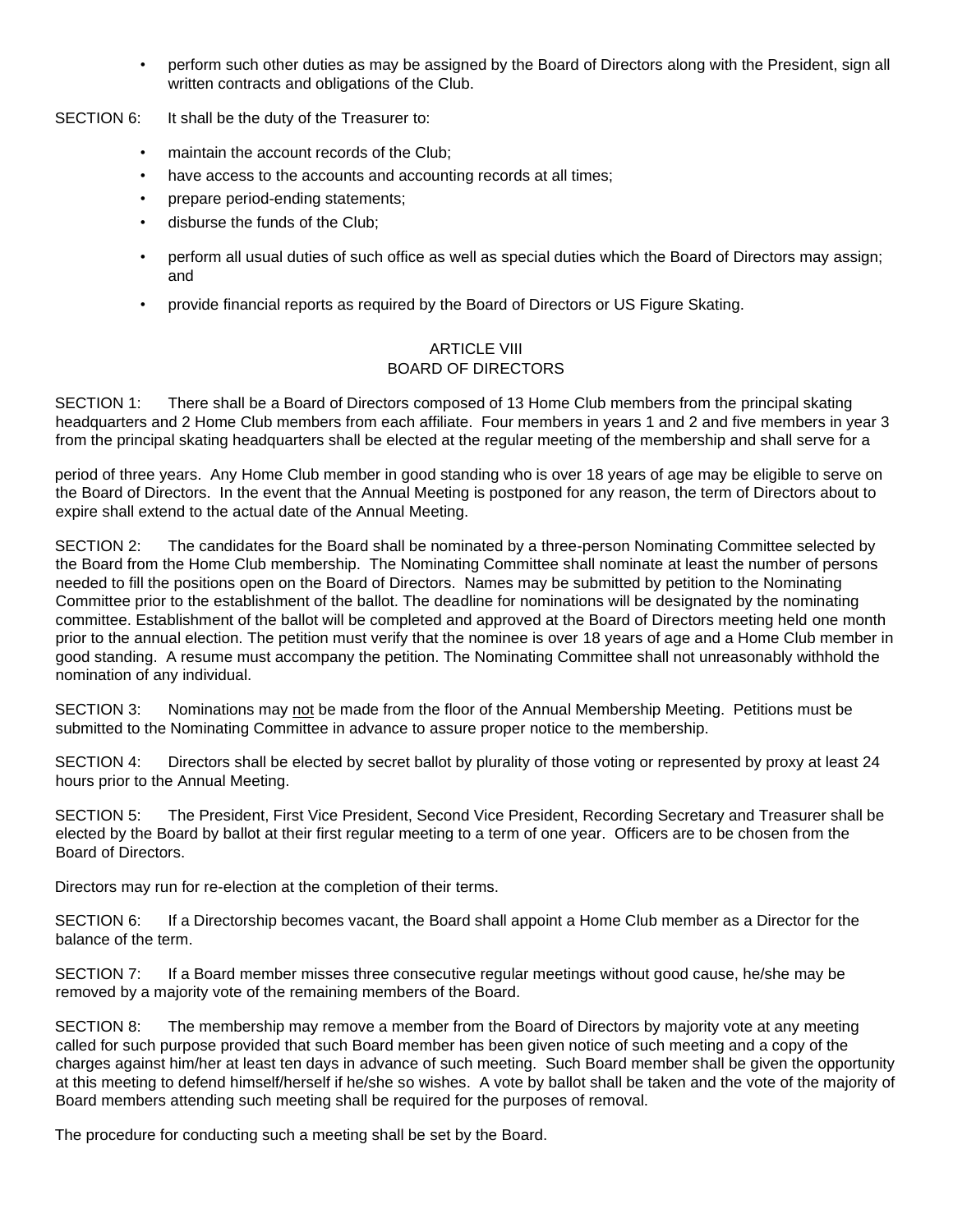SECTION 9: Board members from the affiliated Clubs are appointed by the Affiliates. The procedure for making that appointment is determined by the affiliated Clubs.

### ARTICLE IX

## OPERATIONS, AUTHORITY AND DUTIES OF THE BOARD OF DIRECTORS

SECTION 1: The Board of Directors shall meet monthly at least ten times per year unless called by the President. The President may call a special meeting of the Board at any time. Upon request of at least three Board members, the President shall announce a special meeting stating the purpose of that meeting. The call for all special meetings shall be given not less than five days prior to the date of the meeting unless ¾ of the Board shall waive this requirement.

Seven Directors shall constitute a quorum for all business except for the amendment of these Bylaws.

SECTION 2: The Board of Directors shall exercise, conduct and control the corporate powers, property and affairs of the Club. They shall elect officers of the Club and members of standing committees. They shall have power to create special committees and to specify how their members shall be chosen. The Board shall have the power to reverse or amend the decision of any committee.

SECTION 3: The Board of Directors shall have the power to elect, discipline, suspend and expel members, and to reinstate members suspended or ceasing to be members for non-payment of indebtedness. They shall have the power to establish rules, regulations and procedures for the operation and control of the Club, and to deal with all offenses against such rules and regulations and with all violations of these Bylaws.

SECTION 4: The Board of Directors shall have the power to amend these Bylaws in accordance with the procedure set forth in Article XV.

SECTION 5: The Board of Directors shall make all appropriations from the Club funds, audit all reports of the Secretary and Treasurer, and have the power to limit indebtedness of the Club.

SECTION 6: The Board of Directors shall appoint delegates to the US Figure Skating. The Club Secretary or President shall inform US Figure Skating's Secretary via the US Figure Skating web site, of the names and addresses of the delegates appointed. These delegates shall be the sole representatives between the Club and US Figure Skating and shall attend the association's meetings either in person or by proxy. The Board may, as it sees fit, pay the registration fees and travel expenses of the delegates to the association's meetings.

SECTION 7: The Board of Directors is not legally responsible for and bears no liability for accidents or injuries occurring during Club ice time or Club sanctioned events.

SECTION 8: The Board of Directors will address unique situations as they arise on a case-by-case basis. Decisions on such matters will require agreement by the majority of the Board members.

#### ARTICLE X **COMMITTEES**

SECTION 1: Standing Committees shall be appointed by the Board of Directors, as needed. Other committees, on an ad hoc basis, may be appointed as necessary.

Committee chairs and members shall be appointed by the Board of Directors. The President shall be an ex officio member of all committees.

SECTION 2: Nominating Committee – A three-person nominating committee shall be constituted each Winter to nominate members to serve on the Board of Directors. The Committee shall nominate at the minimum the number that is needed to fill the positions open on the Board of Directors.

SECTION 3: Test Committee – A Test Committee consisting of a minimum of three persons shall be established. The Test Committee will:

- Schedule all test sessions
- Select and arrange for Judges
- Collect Judges tests results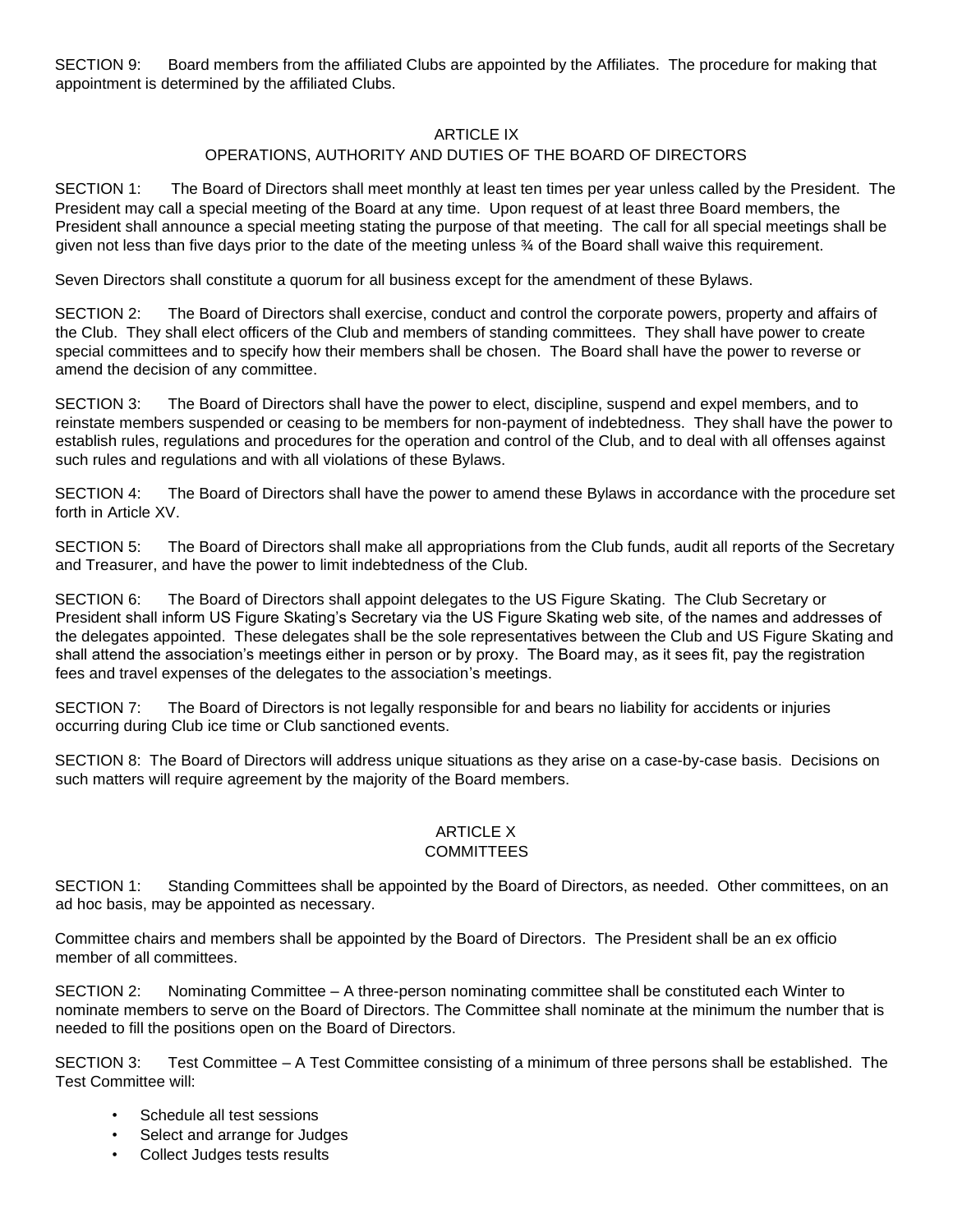- Collect Judges expense reports and forward to the Treasurer
- Pre-register tests on USFS website
- Register Test and Trial Judge scores on USFS Website
- Submit completed report with payment to USFS on USFS Website
- Provide appropriate meals for judges
- Complete, copy, and mail trial judges' papers to designated monitors

SECTION 4: An Executive Committee consisting of the Board President, First Vice President, Second Vice President, Recording Secretary and Treasurer shall be established to carry out the directives of the Board of Directors and perform any functions necessary to facilitate operation of the Club. The scope of powers held by this committee shall be determined by the Board of Directors. In any decision, a majority vote of the Executive Committee shall be binding. The Executive Committee shall report to the Board at each regularly scheduled meeting.

SECTION 5: Membership Committee – A Membership Committee consisting of the Membership Chair and at least one other person shall be established. The Membership Committee will:

- Revise the membership renewal section of Entry-Eeze for each new membership season
- Register all Home Club members with the US Figure Skating
- Process changes in Home Club status

SECTION 6: Club Ice Committee - A Club Ice Committee consisting of a minimum of 1 person shall be established. The Club Ice Committee will:

- Schedule Club Ice sessions
- Coordinate the assignment of monitors to all Club sessions
- Maintain records of attendance at Club Ice sessions
- Coordinate ice reservations for use by various member groups within the Club
- Collect fees for all ice reserved by the Club and report fees collected to the Club Treasurer
- Recommend fee structures for Club Ice sessions.

SECTION 7: Social Media Committee – A Newsletter/Bulletin Board Committee consisting of a minimum of 1 person shall be established. The Newsletter/Bulletin Board Committee will:

• Update and maintain the UDFSC bulletin board, website and social media outlets on a regular basis

SECTION 8: Synchronized Skating Committee – A Synchronized Skating Committee consisting of the Club Liaison to the Synchronized Skating Teams, the Presidents of the Synchronized Skating Teams, the Synchronized Skating Director, and the coaches of the Synchronized Skating Teams shall be established. The Synchronized Skating Committee will:

- Meet regularly to discuss issues to be brought to the Board of Directors
- Recommend policy to the Board of Directors regarding the operation of the Synchronized Skating Teams Communicate decisions of the Board of Directors of the UDFSC to the Synchronized Skating Teams.

# ARTICLE XI

## AFFILIATES

SECTION 1: Affiliates: Affiliates may be added to, put on Inactive Status and/or deleted from the University of Delaware Figure Skating Club by a majority vote of the Board of Directors.

SECTION 2: Applications for Membership: Any group fostering figure skating that skates at a rink within reasonable proximity of the University of Delaware may apply in writing for affiliation with the University of Delaware Figure Skating Club. If the group satisfactorily meets all of the requirements of the University of Delaware Figure Skating Club, it may be elected as an Affiliate by a majority vote of the Board present in person at any meeting of the Board.

Section 3: New Affiliate Procedure: Any acting President/Chairperson shall call the proposed affiliate together and request the adoption of the embodied Constitution and Bylaws of the University of Delaware Figure Skating Club.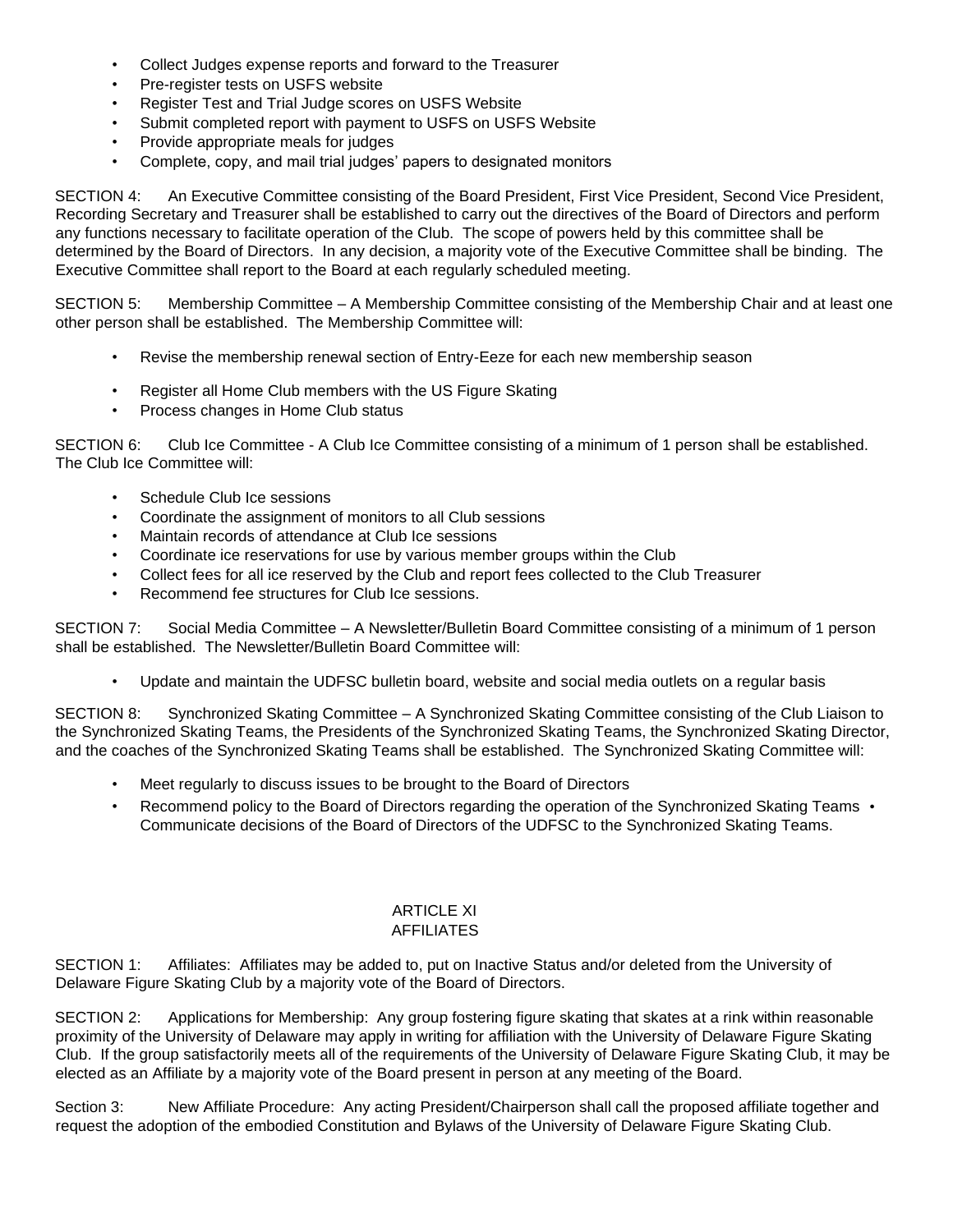Nominations shall be requested from the floor for 2 Affiliate representatives to the Board of Directors of the University of Delaware Figure Skating club. The method of voting shall be as herein provided for.

A quorum for accepting the Constitution shall consist of a majority of the members in good standing, eligible to vote, whether by proxy or in person.

# ARTICLE XII RESPONSIBILITIES OF AFFILIATES

SECTION 1: Affiliates must be in compliance with the following responsibilities:

- a) Every Affiliate shall establish a Board of Directors to maintain the day-to-day affairs in its jurisdiction, in compliance with the Constitution and Bylaws of the University of Delaware Figure Skating Club.
- b) Financial reports shall be submitted semi-annually to the Treasurer and more frequently upon request of the Treasurer and/or Finance Committee. Year-end bank statements shall be provided to the Treasurer, to accompany the end-of- year financial report.
- c) Minutes of all Affiliate meetings shall be sent to the President and Secretary of the University of Delaware Figure Skating Club within fourteen (14) days of the Affiliate meeting.
- d) The Board of Directors shall elect two (2) members to serve as Representatives on the Board of the University of Delaware Figure Skating Club to facilitate communications between the Affiliate and the Board.
- e) Each Board shall designate one member from its affiliate to serve on each of the following committees: Membership, Tests, and Synchronized Skating. In addition, each Affiliate's Treasurer shall be designated as an Assistant Treasurer of the University of Delaware Figure Skating Club and shall serve on the Club's Finance Committee.
- f) Each officer and member of the Affiliate's Board of Directors shall be a member in good standing of the University of Delaware Figure Skating Club.
- g) An Affiliate may be classified as "inactive" when its ice availability and/or membership roles decrease significantly. Such status shall not negatively affect its members who remain in good standing of the University of Delaware Figure Skating Club.
- h) The Board of Directors of the University of Delaware Figure Skating Club shall approve all oral and written financial contractual obligations and agreements of a Region.
- i) Each Affiliate will be allowed one delegate to the US Figure Skating Governing Council meeting. It is not required that the Affiliate provides a delegate if one cannot be identified.

### **ARTICLE XIII** MEETING OF THE MEMBERSHIP

SECTION 1: The annual meeting of the Membership for the purpose of electing Directors and any other business deemed necessary by the Board shall be held at such place, date and hour as shall be designated in the notice thereof.

Special meetings of the Membership may be held at any time upon call of the President, the Board of Directors or upon written request of 25 voting members of the Club who are in good standing. The purpose of the meeting should be made known to all, and business at the meeting should be limited to that topic. Special meetings should be advertised in the same manner as the regularly scheduled spring meeting.

Notices of the annual and special meetings shall be posted at least ten days prior to the meetings in highly visible areas.

SECTION 2: Each Club member eighteen years of age or over at the time of balloting shall be entitled to one vote in any parliamentary determination. When in the case that the only membership held is that of a minor under the age of 18, one parent or guardian shall be entitled to one vote.

SECTION 3: The quorum for all properly convened regular or special meetings of the general membership shall consist of that number of members actually present.

SECTION 4: Roberts Rules of Order, Revised shall govern the proceedings of all UDFSC meetings.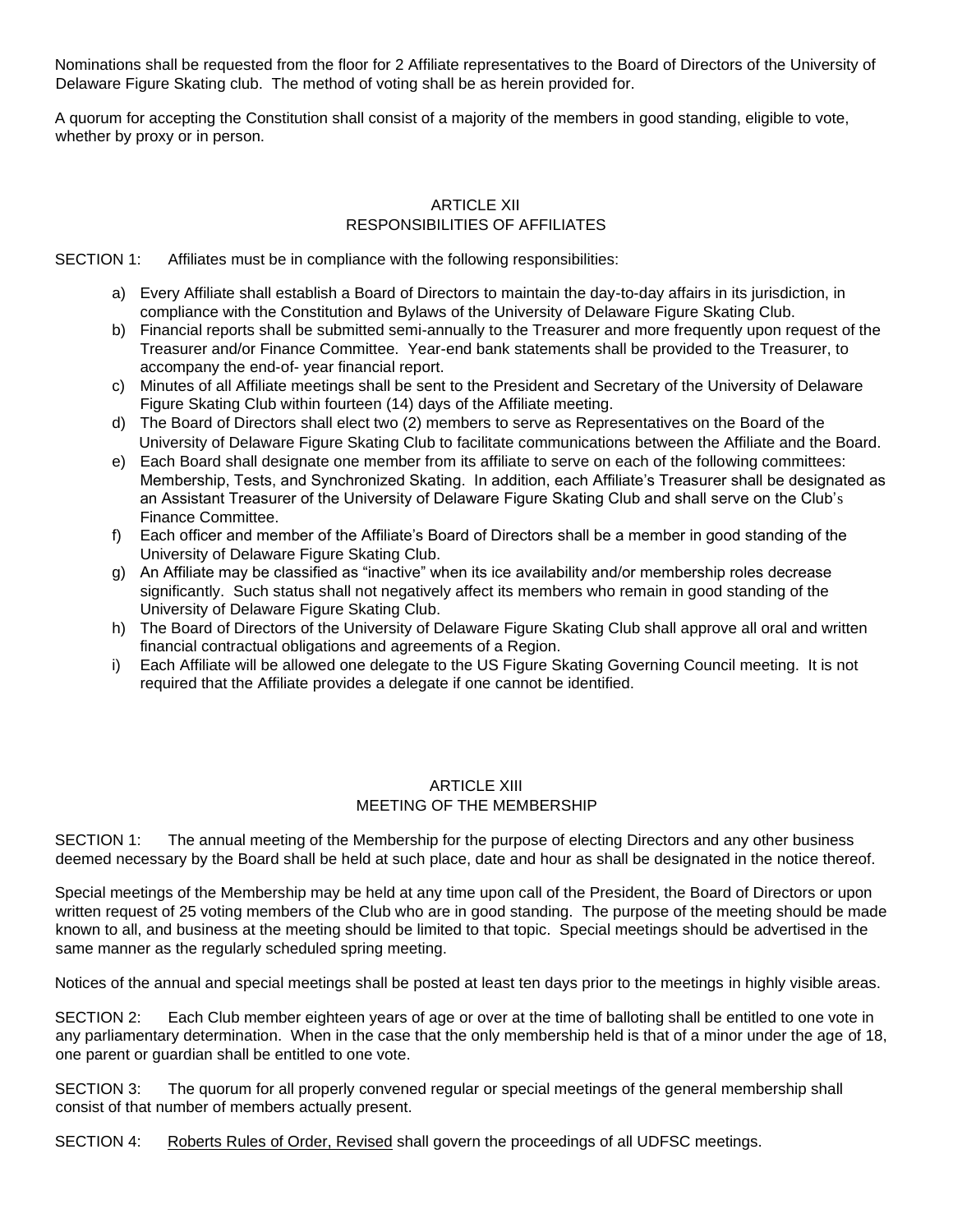## ARTICLE XIV INDEMNIFICATION

SECTION 1: **Third Party Actions**: The UDFSC shall indemnify any person who was or is a party or is threatened to be made a party to any threatened, pending or completed action, suit of proceedings, whether civil, criminal, administrative or investigative (other than an action by or in the right of Corporation) by reason of the fact that he/she is or was director, officer, employee or agent of the UDFSC, or is or was serving at the request of the UDFSC, as a director, officer, employee or agent of another corporation, partnership, joint venture, trust or other judgments, fines and amounts paid in settlement actually and reasonably incurred by him/her in connection with such action, suit or proceeding if he/she acted in good fair and in a manner he/she reasonable believed to be in or not opposed to the best interests of the UDFSC, and with respect to any criminal action or proceeding had no reasonable cause to believe his/her conduct was unlawful. The termination of any action, suit or proceeding by judgment, order, settlement or conviction, or upon a plea of nolo contendere or its equivalent, shall not, of itself, create a presumption that the person did not act in good faith and in a manner which he/she reasonably believes to be in or not opposed to the best interests of the UDFSC, and with respect to any criminal action or proceeding, had reasonable cause to believe that his/her conduct was unlawful.

SECTION 2: **Actions by or in the Right of the Corporation**: The UDFSC shall indemnify any person who was or is a party or is threatened to be made a party to any threatened, pending or completed action or suit by or in the right of the Corporation to procure a judgment in its favor by reason of the fact that he/she is or was director, officer, employee or agent of the UDFSC , or is or was serving at the request of the UDFSC as a director, officer, employee or agent of another UDFSC partnership, joint venture, trust or other enterprise against expenses (including attorneys fees) actually and reasonably incurred by him/her in connection with the defense or settlement of such action or suit if he/she acted in good faith and in a manner he/she reasonably believed to be in or not opposed to the best interests of the UDFSC and except that no indemnification shall be made in respect of any claim, issue or matter as to which such person shall have been adjudged to be liable to the UDFSC unless and only to the extent that the Court of Chancery or the court in which such action or suit was brought shall determine upon application that, despite the adjudication of liability but in view of all the circumstances of the case, such person is fairly and reasonably entitled to indemnity for such expenses which the Court of Chancery or such other court shall deem proper.

SECTION 3: **Determination of Conduct**: The determination that an officer, director, employee or agent has met the applicable standard of conduct set forth in Sections 1 and 2 of the Article XII (unless indemnification is ordered by a court) and shall be made (I) by the Board of Directors by a majority vote of a quorum consisting of directors who were not parties to such action, suit or proceeding, or (ii) if such quorum is not obtainable, or even if obtainable a quorum of disinterested directors so directs, by independent legal counsel in a written opinion, or (iii) by the membership.

SECTION 4: **Payment of Expenses in Advance**: Expenses incurred in defending a civil or criminal action, suit or proceeding shall be paid by the UDFSC in advance of the final disposition of such action, suit or proceeding upon receipt of an undertaking by or on behalf of the director, officer, employee or agent. The director, officer, employee, or agent is required to repay such amount if it shall ultimately be determined that he/she is not entitled to be indemnified by the UDFSC as authorized in this Article XII.

SECTION 5: **Definition**: As used in this Article XII, the term "UDFSC" includes all constituent corporations absorbed by the University of Delaware Figure Skating Club or subsidiary thereof in a consolidation, merger or other acquisition transaction, as well as the resulting or surviving corporation, so that any person who is or was a director, officer, employee or agent of such a constituent corporation, or is or was serving at the request of a such a constituent corporation as a director, officer, employee or agent of another corporation partnership, joint venture, trust or other enterprise, shall stand in the same position under the provisions of this Article XII with respect to the University of Delaware Figure Skating Club as he/she would if he/she had served the resulting or surviving corporation in the same capacity.

SECTION 6: **Indemnity Not Exclusive** :The indemnification and advancement of expenses provided hereunder shall not be deemed exclusive to any other rights to which those seeking indemnification or advancement of expenses may be entitled under any other bylaw, agreement, vote of membership or disinterested directors or otherwise, both as to action in his/her official capacity and as to action in another capacity while holding such office, and shall continue as to a person who has ceased to be a director, officer, employee or agent and shall inure to the benefit of heirs, executors and administrators of such a person, It is the intent of this Article XII that the UDFSC shall indemnify those persons eligible hereunder to the fullest extent permitted under The General Corporation Laws of Delaware.

## ARTICLE XV AMENDMENTS TO THE BYLAWS